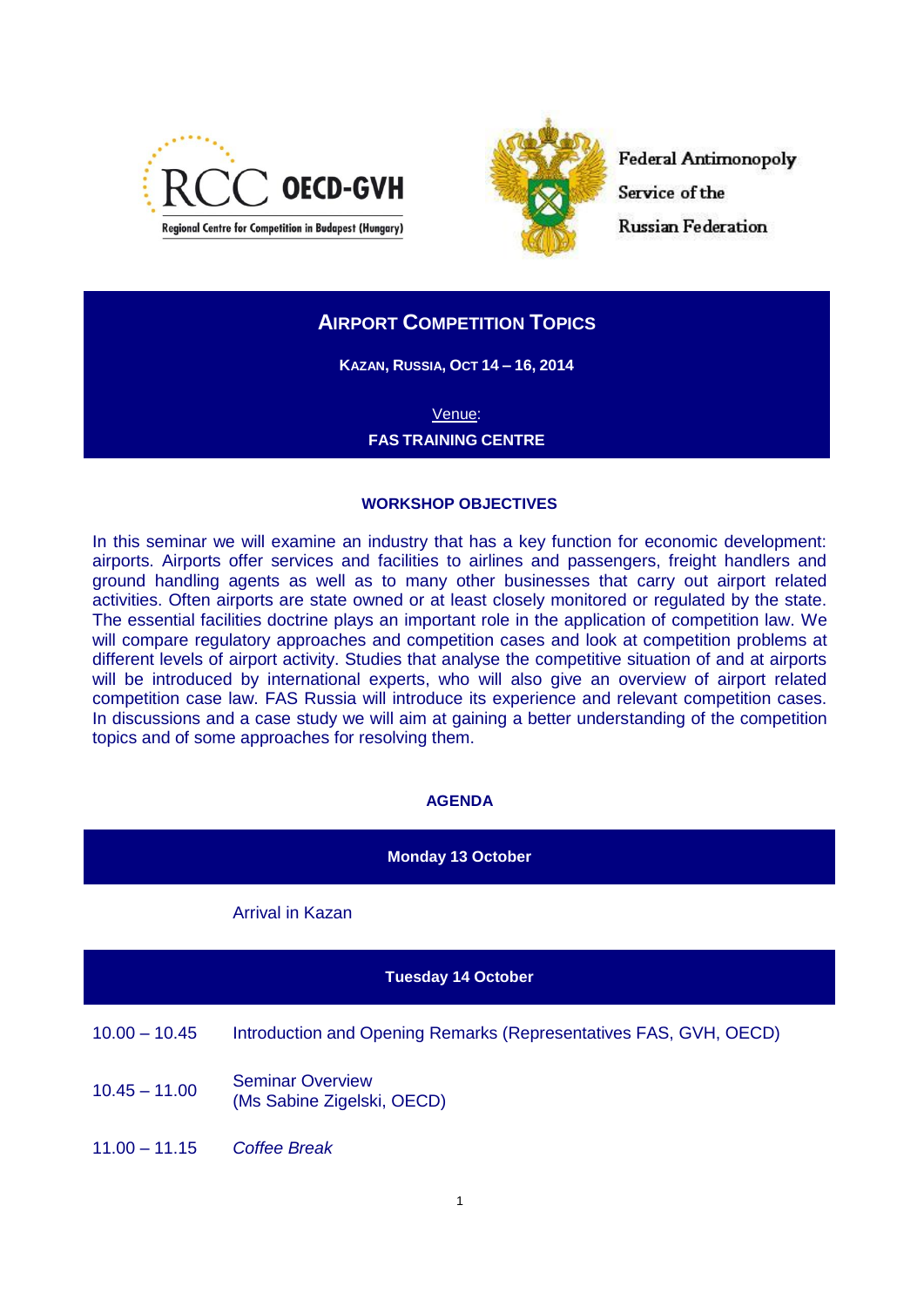| $11.15 - 12.15$ | <b>Competition Issues Related to Airports</b><br>(Mr Adám Filep-Remetei, GVH Hungary)                                                              |
|-----------------|----------------------------------------------------------------------------------------------------------------------------------------------------|
| $12.15 - 13.45$ | Lunch                                                                                                                                              |
| $13.45 - 14.45$ | <b>Overview of EU Airport Regulations</b><br>(Cathal Guiomard, Dublin City University Business School, former Ireland<br><b>Airport Regulator)</b> |
| $14.45 - 15.00$ | Coffee Break                                                                                                                                       |
| $15.00 - 16.00$ | <b>Overview: The Essential Facilities Concept and Airports</b><br>(Ms Sabine Zigelski, OECD)                                                       |
|                 | Rules of Non-Discriminatory Access - The Way to Develop Competition at<br><b>Airports</b><br>(FAS Russia) and                                      |
| $16.00 - 17.15$ | Development of Competition at Airport Services Markets<br>(FAS Russia)                                                                             |

19.00… Welcome Dinner

## **Wednesday 15 October**

|                 | Study of the Economic Market Power on the Relevant Market(s) for Aviation |
|-----------------|---------------------------------------------------------------------------|
| $09.30 - 11.00$ | and Aviation-Related Services on the Amsterdam Airport Schiphol           |
|                 | (Professor Dr Jürgen Müller, Berlin School of Economics and Law, Germany) |

- 11.00 11.15 *Coffee Break*
- 11.15 12.00 Competition Among Airports in the Russian Federation (FAS Russia)
- $12.00 12.45$ Competition and Airports (Cathal Guiomard, Dublin City University Business School, former Ireland Airport Regulator)
- 12.45 14.00 *Lunch*
- 14.00 Sightseeing